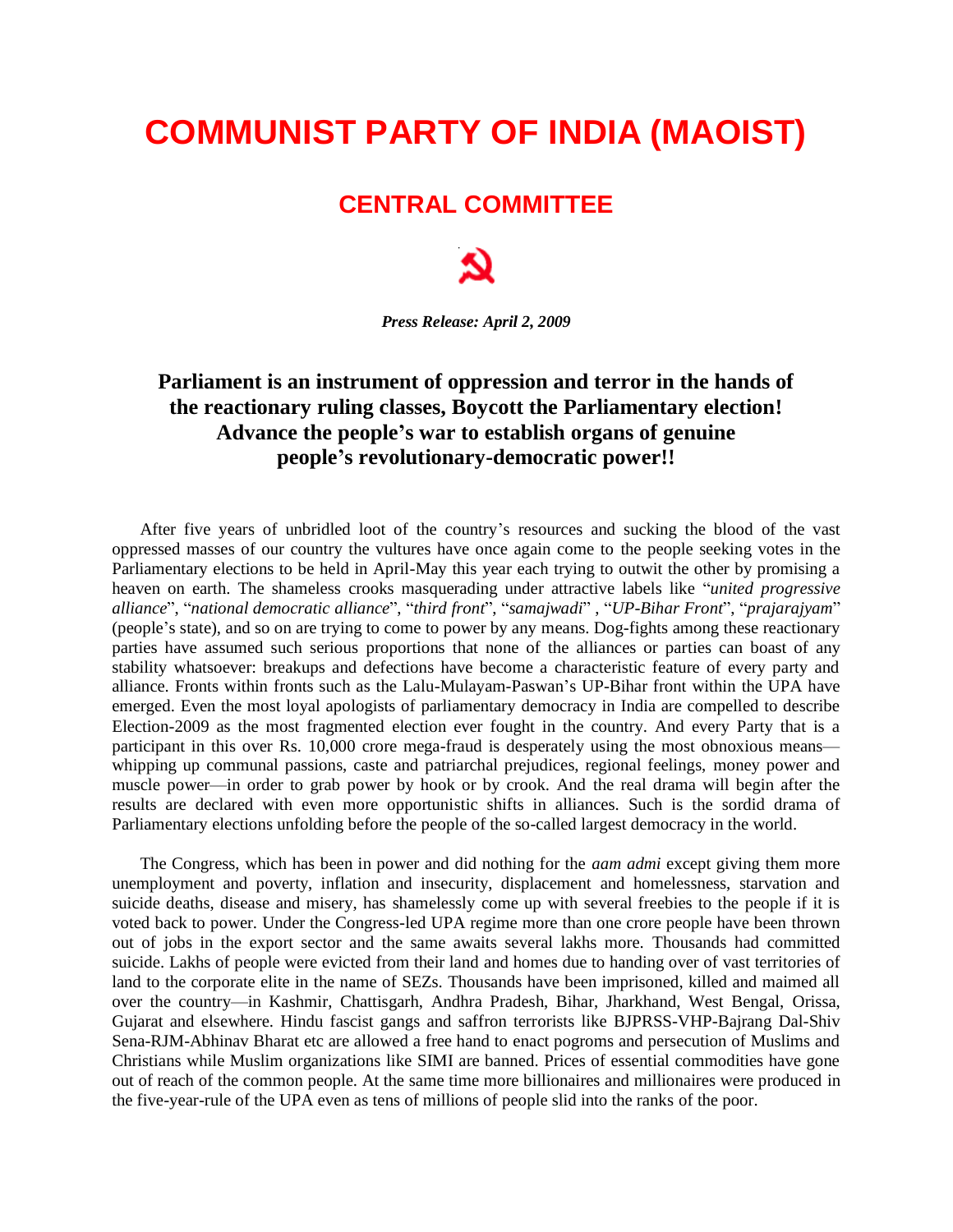The saffron gangs led by BJP have further spread the flames of communal passions in all the states where they or their allies are in power. Besides Muslims, people belonging to the Christian minority too have become the targets of their wrath particularly in the past two years. They have unleashed their election campaign on their age-old communal card, inflaming passions and religious chauvinist frenzy, even threatening to chop off the hands of Muslims who speak against Hindus. They are unleashing murderous attacks on Muslims and Christians all over the country. They had converted the states ruled by the BJP and its allies into Hindutva laboratories for ethnic cleansing of the minorities. Utilising the 26/11 attacks in Mumbai these fascists have been campaigning for ruthless suppression of the Muslims at large and to bring in more draconian acts such as POTA. The saffron gangs have also unleashed the cruelest state-sponsored and state attacks on the revolutionaries. In Chattisgarh, the fascist Raman Singh government which came back to power for the second time in December last had bared its fangs even more viciously murdering 19 adivasi people in a single incident in Singaram in January this year. It is a continuation of the savage state terrorist war against the adivasis and the Maoist revolutionaries eliminating in Chattisgarh which saw the massacre of over 700 people, burning and destruction of over 700 villages, displacement of over 1.5 lakh adivasis from their homes, rape of hundreds of hapless adivasi women, and snatching away all the fundamental rights guaranteed by the Indian Constitution. The Congress is hand in glove with the BJP in unleashing this brutal campaign.

Thus both the Congress-led UPA and the BJP-led NDA have become the greatest threat to the integrity of India and the security of its people; they are traitors who sell out the interests of the country and the people to the imperialists, the big comprador corporate sharks, and the mafia gangs; they whip up religious frenzy and persecute Muslims and other religious minorities through overt and covert means; they impose draconian acts to suppress the people's struggles, massacre revolutionaries, national liberation fighters and religious minorities in fake encounters, trample upon the fundamental rights of the citizens; in short, they are birds of the same feather in pursuing anti-people, pro-imperialist policies and maintaining the status quo. Their hype about the so-called welfare of the people, *aam admi*, India shining and so on are mere trash to dupe the people and seek their mandate to exploit and loot them for another five years.

The so-called Left parties such as CPI and CPI(M) have become a laughing stock in the Indian political scene. After supporting the UPA for almost four years they are now hob-nobbing with notorious leaders like Chandrababu Naidu, Jayalalitha, Mayavati, and others in the name of a Third Front. These unprincipled, unabashed pseudo-Marxists have become the trusted managers for imperialist and comprador capital in West Bengal such as Tatas, Jindals, Dove etc., and had once again shown their antipeople stance through their brutal suppression of the militant mass struggles in Nandigram, Singur, Salboni, Lalgarh and other places.

Parliamentary elections in India are a big fraud enacted to dupe and divert the people from seeking real solutions to their burning issues. They are intended to wean them away from the path of their real liberation. As pointed out correctly by comrade Lenin almost a century ago, elections are held "*To decide once every few years which member of the ruling class is to repress and crush the people through parliament—such is the real essence of bourgeois parliamentarism, not only in parliamentaryconstitutional monarchies, but also in the most democratic republics.*" And in the present semi-colonial semi-feudal system in India Parliament and Assemblies cannot bring about an iota of change in people's lives but will only further impoverish and enslave the masses. They are merely a safety valve meant to let out the fury and frustration of the masses by placing before them the Hobson's choice of choosing between various evils. Knowing well that their much-taunted parliamentary institutions and various political parties stand thoroughly discredited in the eyes of the people at large the ruling classes are spending hundreds of crores of rupees in advertisement campaigns calling upon the people to exercise their votes. The CC, CPI(Maoist), calls upon the people of the country oppressed and suppressed by